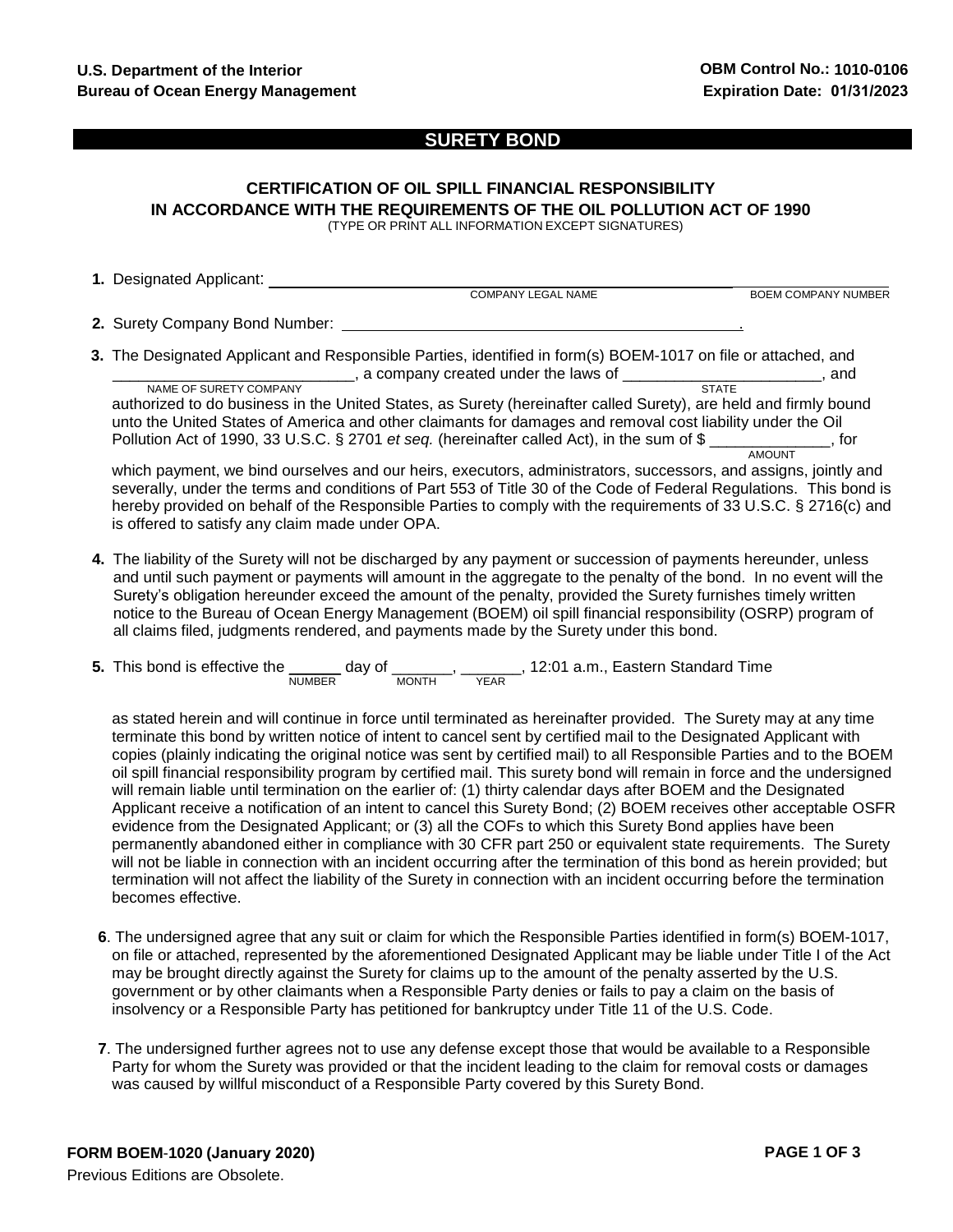- **8.** The undersigned further agrees that the Responsible Party, pursuant to the requirements of 30 CFR 553.15, will notify the BOEM oil spill financial responsibility program in the event the Responsible Party is no longer able to maintain evidence of oil spill financial responsibility to the extent stated in section 3 above.
- **9**. The Designated Applicant must, no later than the first calendar day of the fifth month after the close of your Financial Guarantor's fiscal year or termination if earlier, submit either a renewal of this Surety Bond or other acceptable evidence of financial responsibility.
- **10**. In witness whereof, the Designated Applicant and the Surety have executed this instrument on the day of which is a set of  $\sim$

MONTH YEAR

Designated Applicant:

\_\_\_\_\_\_\_\_\_\_\_\_\_\_\_\_\_\_\_\_\_\_\_\_\_\_\_\_\_\_\_\_\_\_\_\_\_\_\_\_\_\_\_\_\_\_\_\_\_\_\_\_\_\_\_\_\_ SIGNATURE OF AUTHORIZED REPRESENTATIVE

\_\_\_\_\_\_\_\_\_\_\_\_\_\_\_\_\_\_\_\_\_\_\_\_\_\_\_\_\_\_\_\_\_\_\_\_\_\_\_\_\_\_\_\_\_\_\_\_\_\_\_\_\_\_\_\_\_\_\_\_\_\_\_\_\_\_\_\_\_\_ NAME OF AUTHORIZED REPRESENTATIVE

\_\_\_\_\_\_\_\_\_\_\_\_\_\_\_\_\_\_\_\_\_\_\_\_\_\_\_\_\_\_\_\_\_\_\_\_\_\_\_\_\_\_\_\_\_\_\_\_\_\_\_\_\_\_\_\_\_\_\_\_\_\_\_\_\_\_\_\_\_\_ TITLE OF AUTHORIZED REPRESENTATIVE

Surety:

| <b>COMPANY NAME</b> |                                        |          |  |
|---------------------|----------------------------------------|----------|--|
|                     |                                        |          |  |
| <b>ADDRESS</b>      |                                        |          |  |
|                     |                                        |          |  |
| <b>CITY</b>         | <b>STATE</b>                           | ZIP CODE |  |
|                     |                                        |          |  |
|                     | SIGNATURE OF AUTHORIZED REPRESENTATIVE |          |  |
|                     |                                        |          |  |
|                     | NAME OF AUTHORIZED REPRESENTATIVE      |          |  |
|                     |                                        |          |  |
|                     | TITLE OF AUTHORIZED REPRESENTATIVE     |          |  |